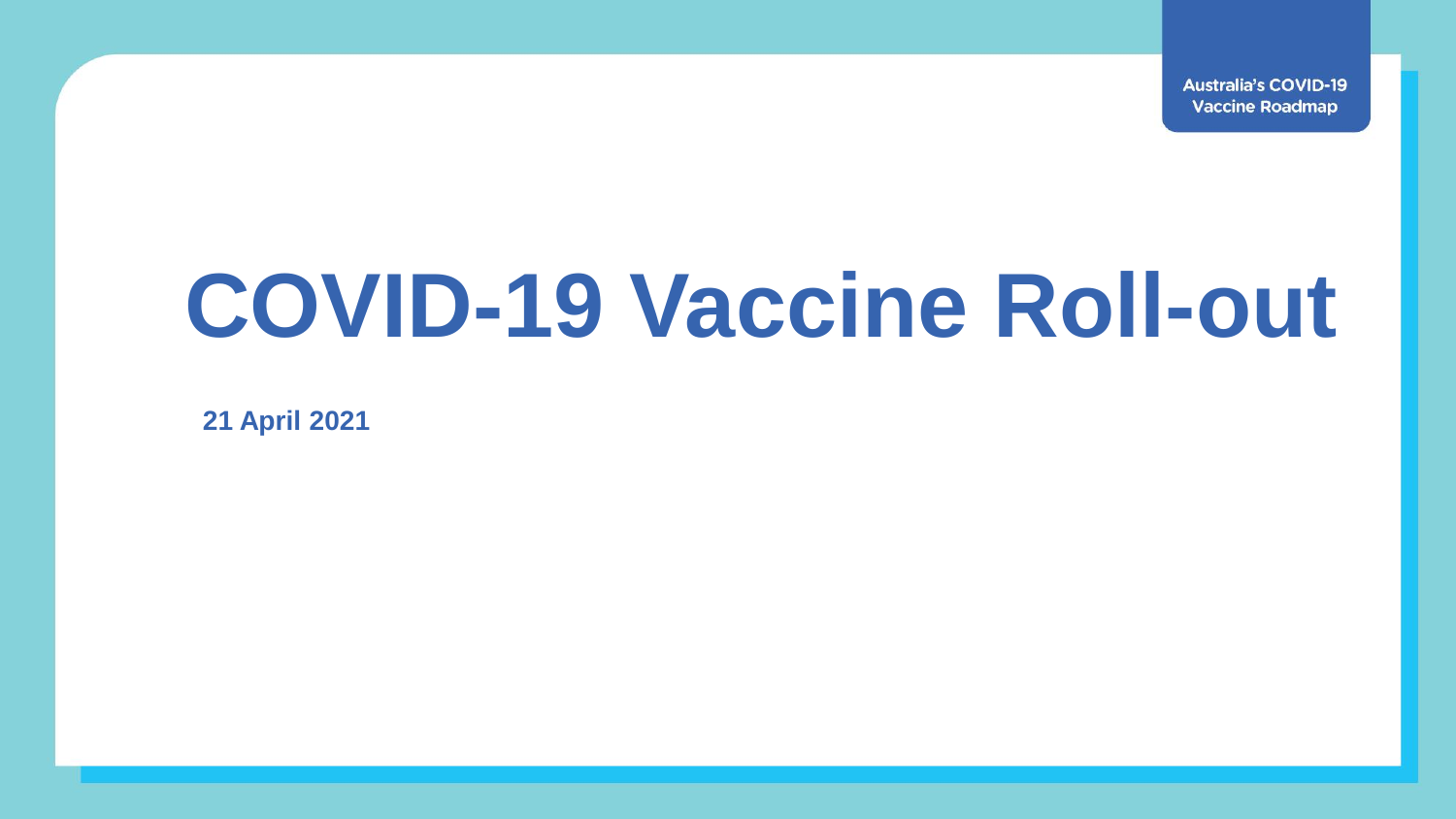**Australia's COVID-19 Vaccine Roadmap** 

## **Total vaccine doses**

**Data as at: 20 Apr 2021**

24 hours)

(+352 last 24 hours)

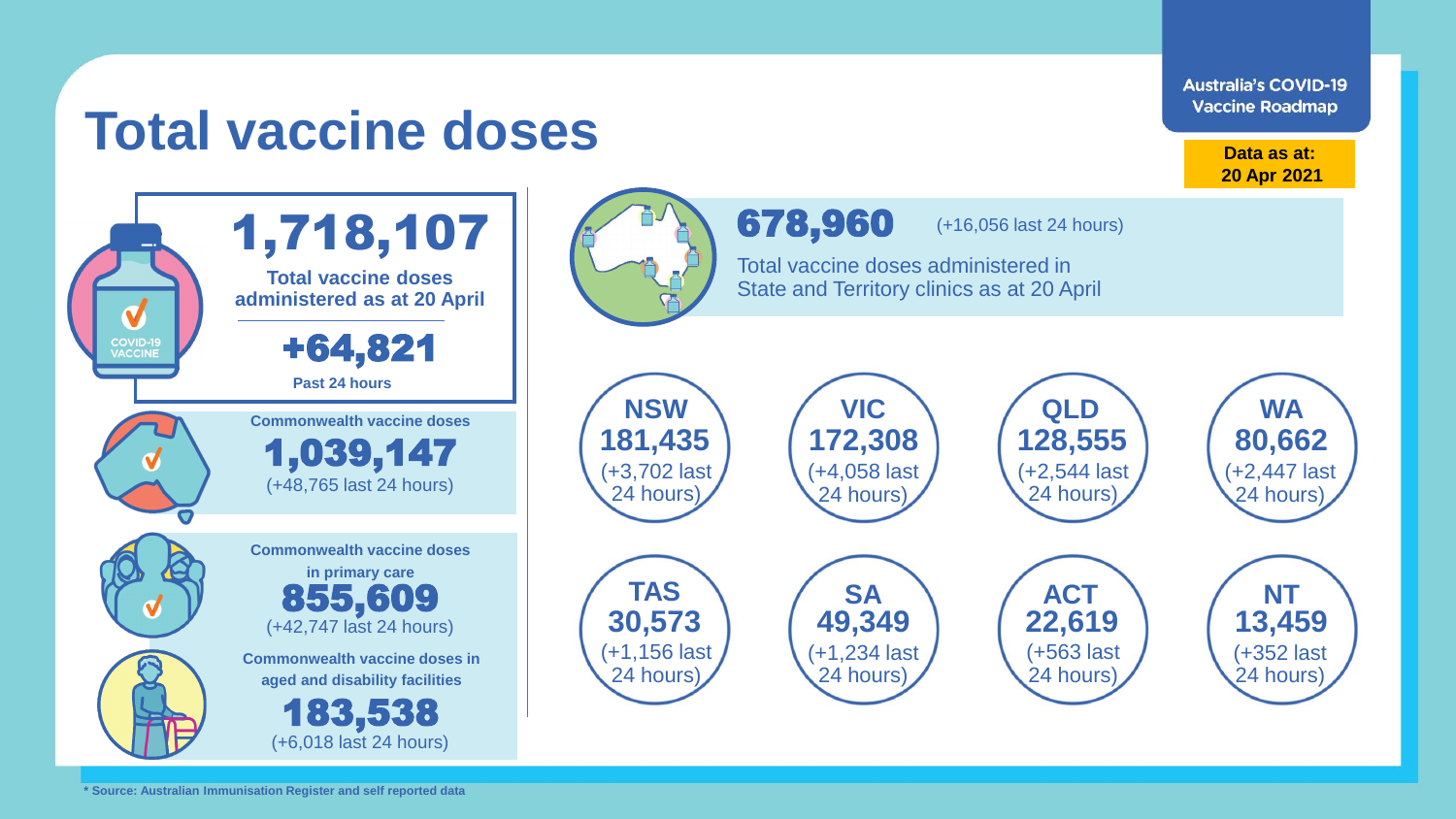

Data as at 20 Apr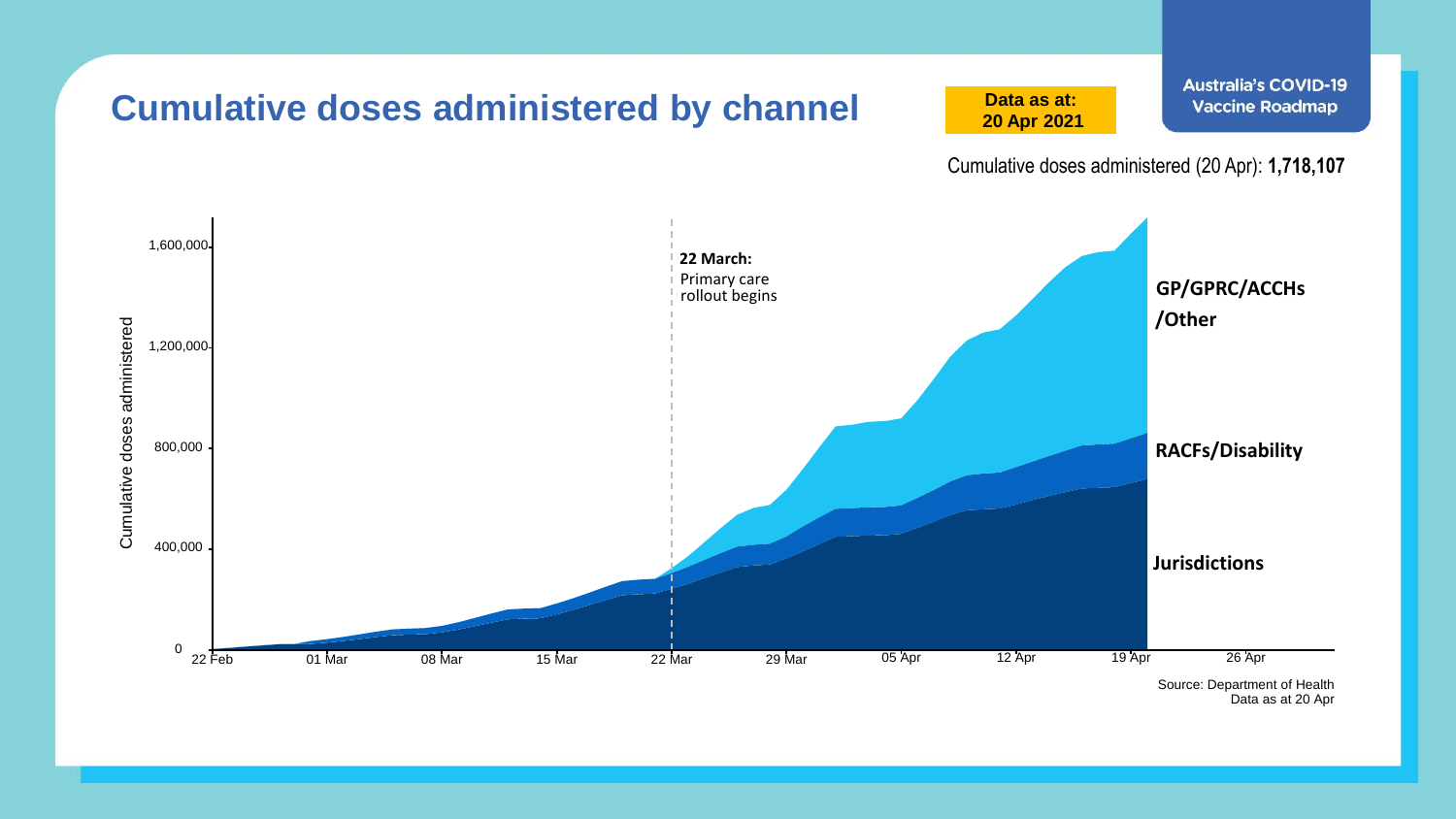#### **International comparisons at equivalent stages of rollout**

**Data as at: 20 Apr 2021**

Cumulative doses administered (20 Apr): **1,718,107**

The x-axis is truncated at the length of Australia's vaccination program. Some countries started later and some countries do not have daily data points so the closest day to AUS's we have data for is used. Israel excluded as it is beyond scale of the graph Australia AZ nnouncement 20 United Kingdom: 19.4 Cumulative doses per 100 Cumulative doses per 100 United States: 16.2 Singapore: 10.9 15 Sweden: 7.1 Australia: 6.7 Belgium: 6.6 10 European Union: 6.4 Germany: 6.3  $\lceil$ Italy: 6.1 $\rceil$ France: 5.6 5 South Korea: 3.3 Canada: 3.0 New Zealand: 2.8 0 Japan: 1.5  $\sim$  20  $\sim$  20  $\sim$  40  $\sim$  60  $\sim$  60 Days since first vaccination

> Source: Department of Health (Australia), Our World in Data (international) Latest data: 20 April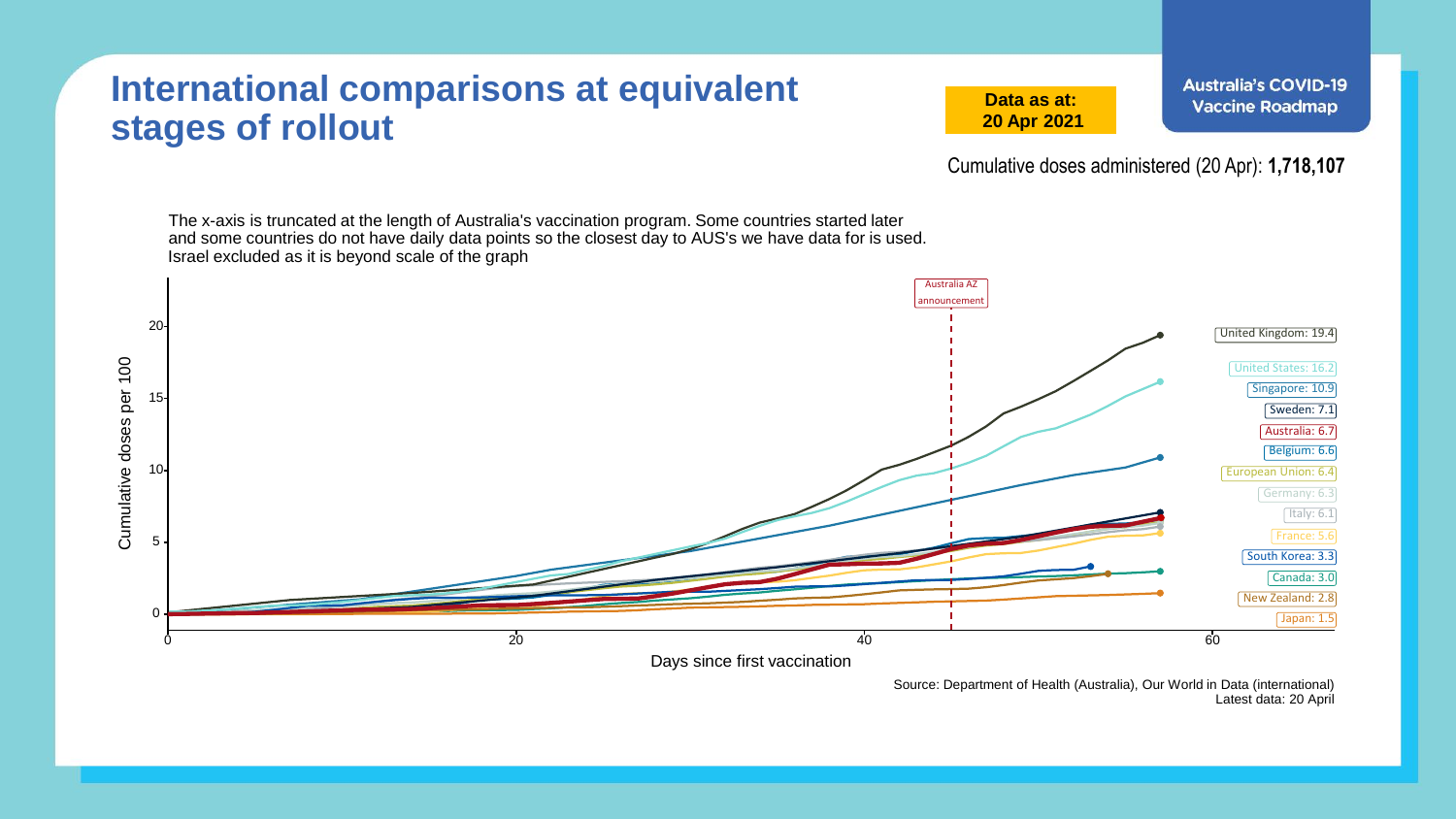### **Commonwealth aged care doses administered**

**Data as at: 20 Apr 2021**